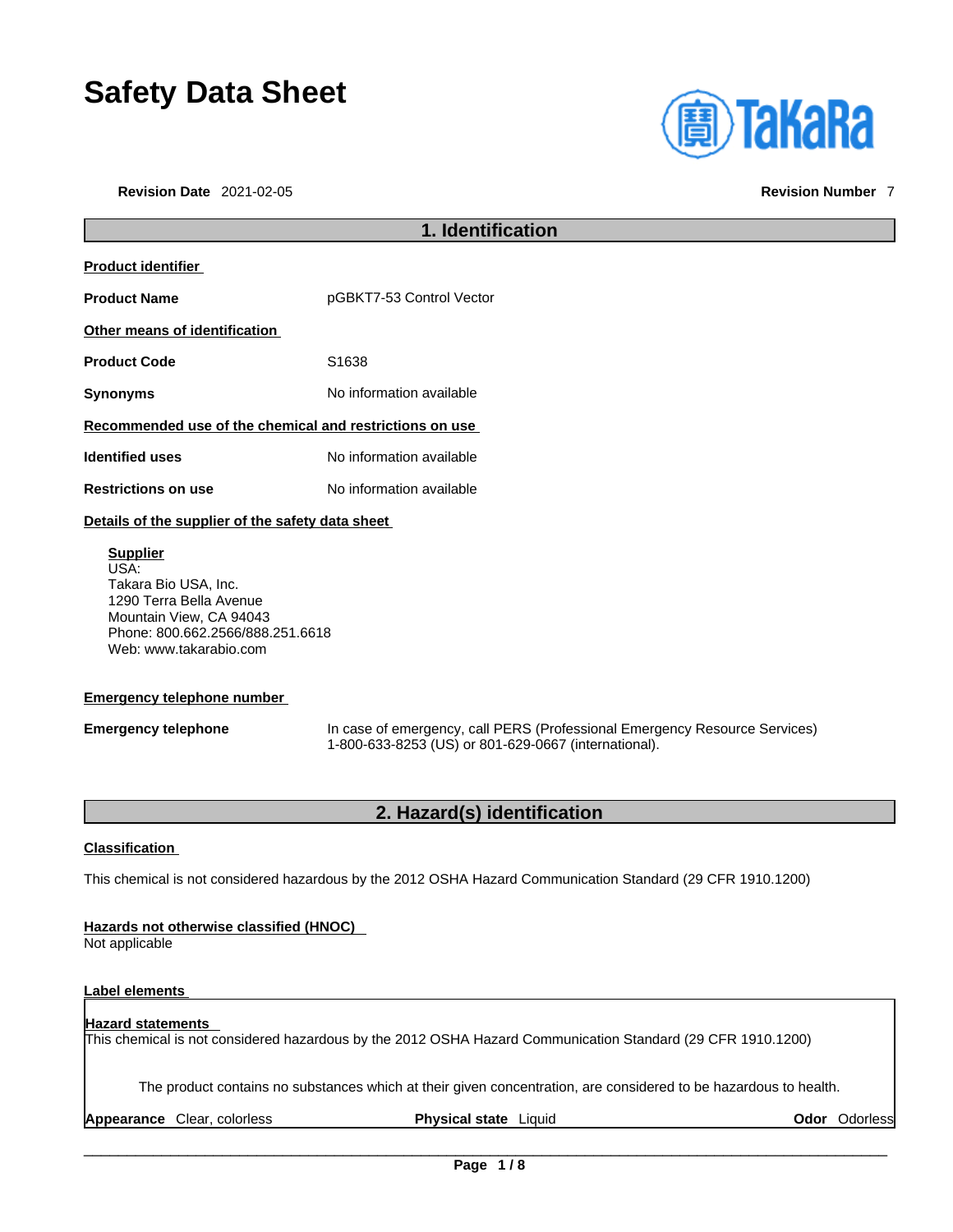### **Other information**

No information available.

## **3. Composition/information on ingredients**

### **Substance**

Not applicable.

### **Mixture**

The product contains no substances which at their given concentration, are considered to be hazardous to health

# **4. First-aid measures**

### **Description of first aid measures**

| <b>Inhalation</b>                                                          | Remove to fresh air.                                                                                                    |  |
|----------------------------------------------------------------------------|-------------------------------------------------------------------------------------------------------------------------|--|
| Eye contact                                                                | Rinse thoroughly with plenty of water for at least 15 minutes, lifting lower and upper eyelids.<br>Consult a physician. |  |
| <b>Skin contact</b>                                                        | Wash skin with soap and water.                                                                                          |  |
| Ingestion                                                                  | Clean mouth with water and drink afterwards plenty of water.                                                            |  |
| Most important symptoms and effects, both acute and delayed                |                                                                                                                         |  |
| <b>Symptoms</b>                                                            | No information available.                                                                                               |  |
| Indication of any immediate medical attention and special treatment needed |                                                                                                                         |  |
| Note to physicians                                                         | Treat symptomatically.                                                                                                  |  |

# **5. Fire-fighting measures**

| <b>Suitable Extinguishing Media</b>                             | Use extinguishing measures that are appropriate to local circumstances and the<br>surrounding environment.                            |  |
|-----------------------------------------------------------------|---------------------------------------------------------------------------------------------------------------------------------------|--|
| <b>Large Fire</b>                                               | CAUTION: Use of water spray when fighting fire may be inefficient.                                                                    |  |
| Unsuitable extinguishing media                                  | Do not scatter spilled material with high pressure water streams.                                                                     |  |
| Specific hazards arising from the<br>chemical                   | No information available.                                                                                                             |  |
| <b>Explosion Data</b><br>Sensitivity to mechanical impact None. |                                                                                                                                       |  |
| Sensitivity to static discharge                                 | None.                                                                                                                                 |  |
| Special protective equipment for<br>fire-fighters               | Firefighters should wear self-contained breathing apparatus and full firefighting turnout<br>gear. Use personal protection equipment. |  |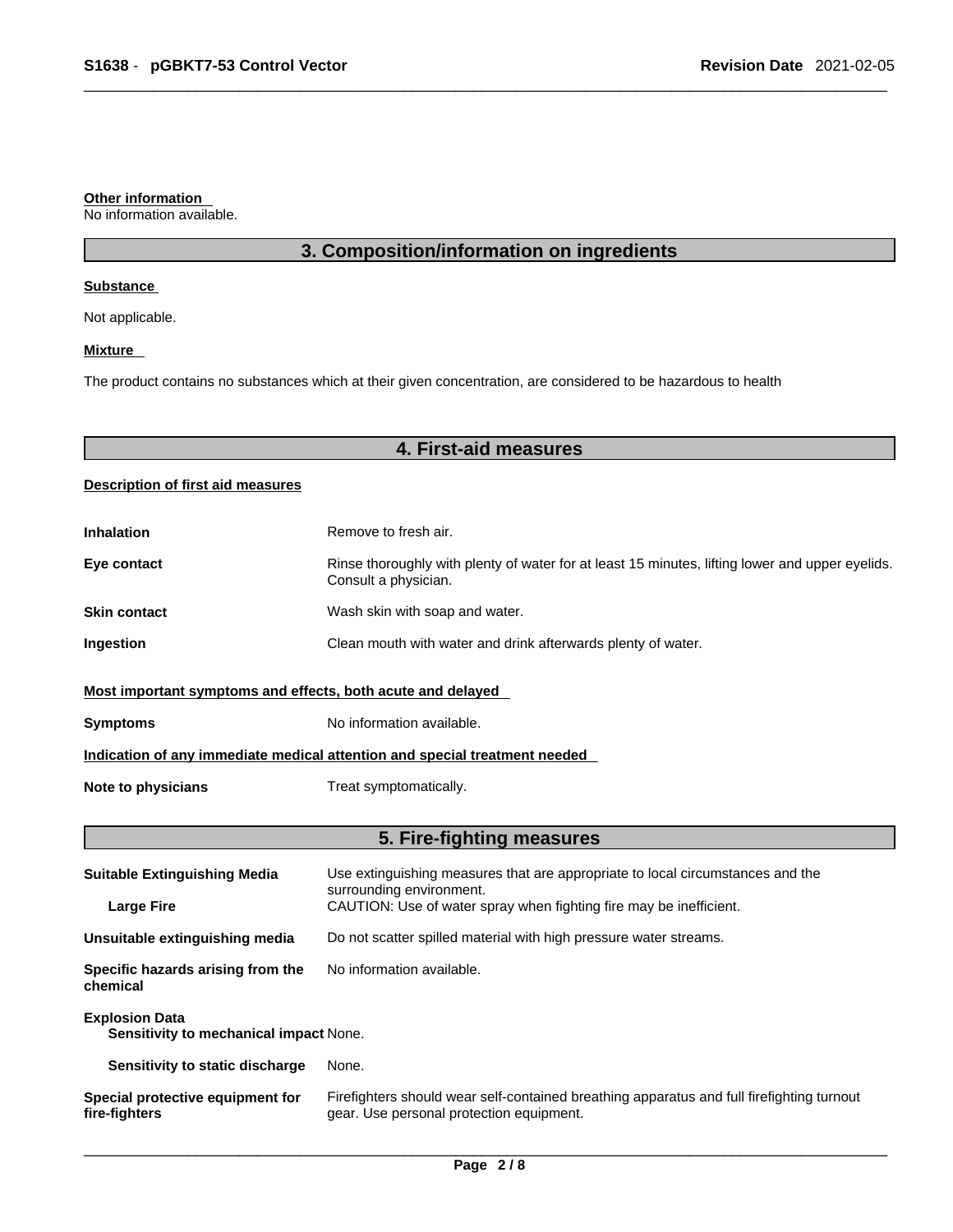| 6. Accidental release measures                                      |                                                                        |  |
|---------------------------------------------------------------------|------------------------------------------------------------------------|--|
| Personal precautions, protective equipment and emergency procedures |                                                                        |  |
| <b>Personal precautions</b>                                         | Ensure adequate ventilation.                                           |  |
|                                                                     |                                                                        |  |
| Methods and material for containment and cleaning up                |                                                                        |  |
| <b>Methods for containment</b>                                      | Prevent further leakage or spillage if safe to do so.                  |  |
| Methods for cleaning up                                             | Pick up and transfer to properly labeled containers.                   |  |
|                                                                     |                                                                        |  |
|                                                                     |                                                                        |  |
|                                                                     | 7. Handling and storage                                                |  |
| <b>Precautions for safe handling</b>                                |                                                                        |  |
| Advice on safe handling                                             | Handle in accordance with good industrial hygiene and safety practice. |  |
| Conditions for safe storage, including any incompatibilities        |                                                                        |  |
| <b>Storage Conditions</b>                                           | Keep container tightly closed in a dry and well-ventilated place.      |  |
|                                                                     |                                                                        |  |
| 8. Exposure controls/personal protection                            |                                                                        |  |

**Control parameters** 

| <b>Appropriate engineering controls</b>                               |                                                                                                                                                                             |  |
|-----------------------------------------------------------------------|-----------------------------------------------------------------------------------------------------------------------------------------------------------------------------|--|
| <b>Engineering controls</b>                                           | Showers<br>Eyewash stations<br>Ventilation systems.                                                                                                                         |  |
| Individual protection measures, such as personal protective equipment |                                                                                                                                                                             |  |
| <b>Eye/face protection</b>                                            | No special protective equipment required.                                                                                                                                   |  |
|                                                                       |                                                                                                                                                                             |  |
| Skin and body protection                                              | No special protective equipment required.                                                                                                                                   |  |
| <b>Respiratory protection</b>                                         | No protective equipment is needed under normal use conditions. If exposure limits are<br>exceeded or irritation is experienced, ventilation and evacuation may be required. |  |
| <b>General hygiene considerations</b>                                 | Handle in accordance with good industrial hygiene and safety practice.                                                                                                      |  |

# **9. Physical and chemical properties**

| Information on basic physical and chemical properties |                  |  |
|-------------------------------------------------------|------------------|--|
| <b>Physical state</b>                                 | Liauid           |  |
| Appearance                                            | Clear, colorless |  |
| Color                                                 | Clear            |  |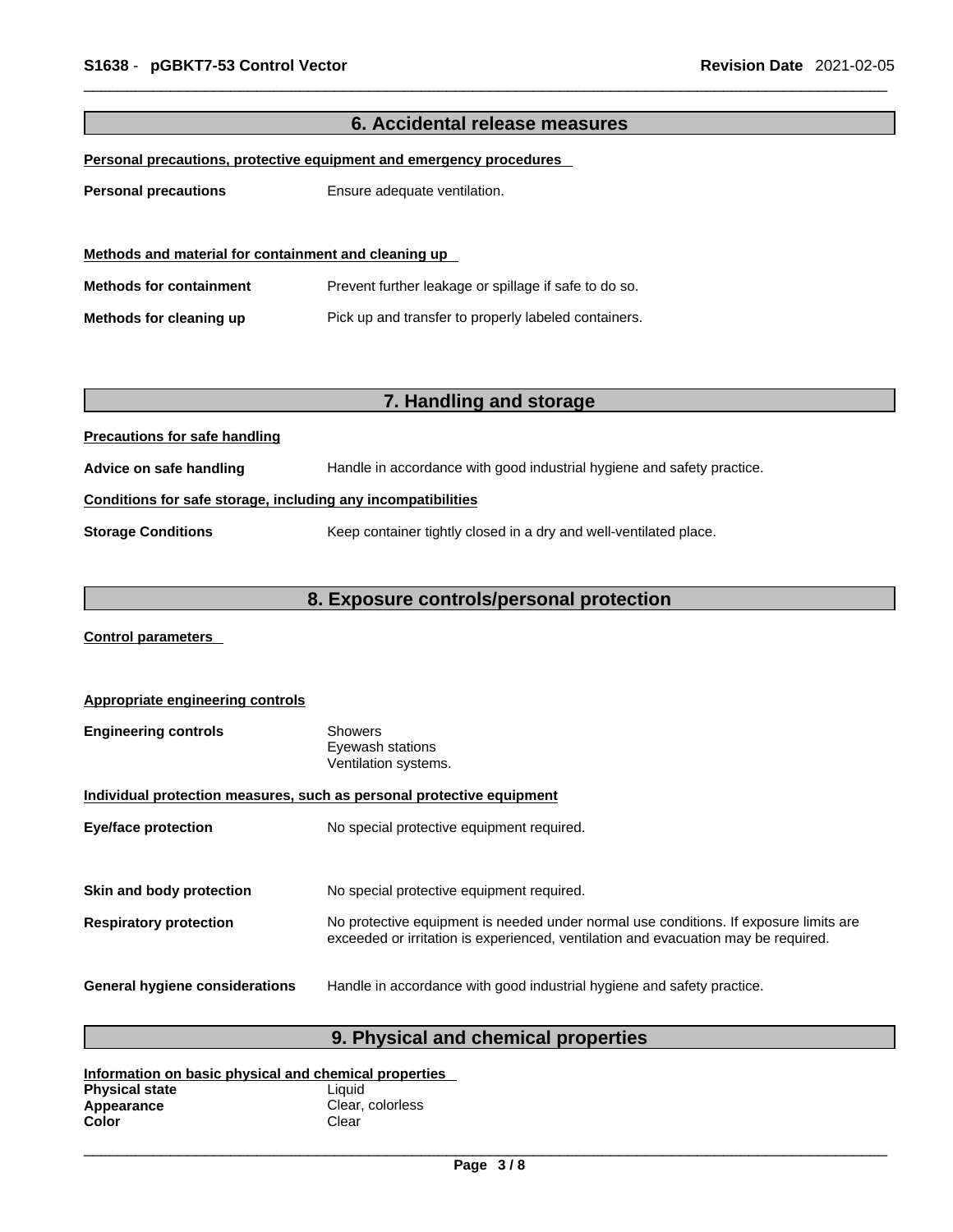| Odor                             | Odorless                 |                  |
|----------------------------------|--------------------------|------------------|
| <b>Odor Threshold</b>            | No information available |                  |
|                                  |                          |                  |
| <b>Property</b>                  | <b>Values</b>            | Remarks • Method |
| рH                               |                          | None known       |
| Melting point / freezing point   | No data available        | None known       |
| Boiling point/boiling range (°C) | No data available        | None known       |
| <b>Flash point</b>               | No data available        | Open cup         |
| <b>Evaporation Rate</b>          | no data available        | None known       |
| Flammability (solid, gas)        | no data available        | None known       |
| <b>Flammability Limit in Air</b> |                          | None known       |
| <b>Upper flammability limit:</b> | No data available        |                  |
| Lower flammability limit:        | No data available        |                  |
| Vapor pressure                   | no data available        | None known       |
| <b>Vapor density</b>             | No data available        | None known       |
| <b>Relative density</b>          |                          | None known       |
| <b>Water solubility</b>          | No data available        | None known       |
| Solubility in other solvents     | no data available        | None known       |
| <b>Partition coefficient</b>     | no data available        | None known       |
| <b>Autoignition temperature</b>  | No data available        | None known       |
| <b>Decomposition temperature</b> |                          | None known       |
| <b>Kinematic viscosity</b>       | No data available        | None known       |
| <b>Dynamic Viscosity</b>         | no data available        | None known       |
|                                  |                          |                  |
| <b>Other information</b>         |                          |                  |
| <b>Explosive properties</b>      | No information available |                  |
| <b>Oxidizing properties</b>      | No information available |                  |
| <b>Softening point</b>           | No information available |                  |
| <b>Molecular Weight</b>          | No information available |                  |
| <b>VOC Content (%)</b>           | No information available |                  |
| <b>Liquid Density</b>            | No information available |                  |
| <b>Bulk Density</b>              | No information available |                  |
|                                  |                          |                  |

### **10. Stability and reactivity**

| <b>Reactivity</b>                                                       | No information available.                 |
|-------------------------------------------------------------------------|-------------------------------------------|
| <b>Chemical stability</b>                                               | Stable under normal conditions.           |
| <b>Possibility of hazardous reactions</b> None under normal processing. |                                           |
| <b>Conditions to Avoid</b>                                              | None known based on information supplied. |
| Incompatible materials                                                  | None known based on information supplied. |
|                                                                         |                                           |

**Hazardous decomposition products** None known based on information supplied.

# **11. Toxicological information**

### **Information on likely routes of exposure**

| <b>Inhalation</b>   | Specific test data for the substance or mixture is not available. |
|---------------------|-------------------------------------------------------------------|
| Eye contact         | Specific test data for the substance or mixture is not available. |
| <b>Skin contact</b> | Specific test data for the substance or mixture is not available. |
| Ingestion           | Specific test data for the substance or mixture is not available. |

**<u>Symptoms related to the physical, chemical and toxicological characteristics</u>**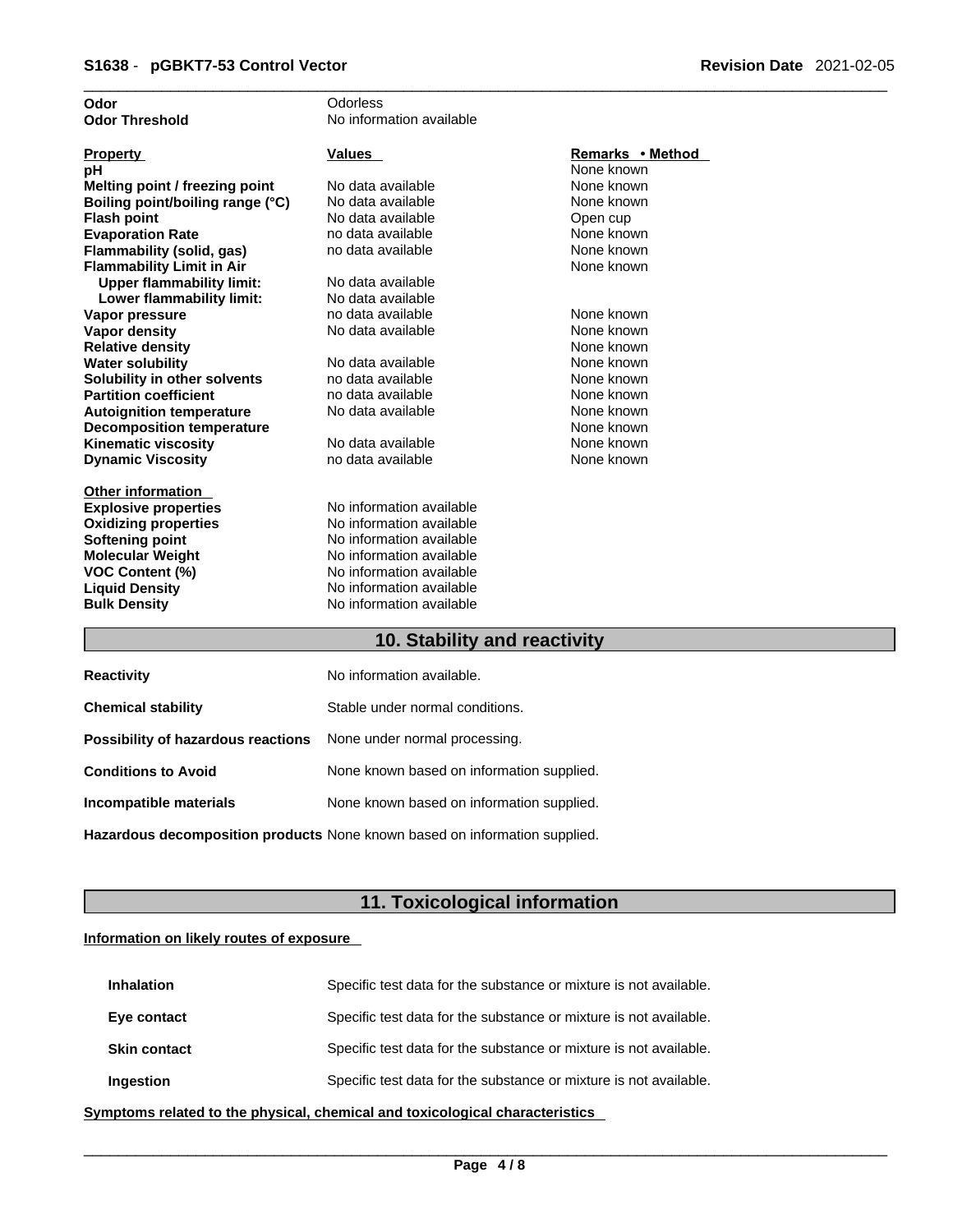### \_\_\_\_\_\_\_\_\_\_\_\_\_\_\_\_\_\_\_\_\_\_\_\_\_\_\_\_\_\_\_\_\_\_\_\_\_\_\_\_\_\_\_\_\_\_\_\_\_\_\_\_\_\_\_\_\_\_\_\_\_\_\_\_\_\_\_\_\_\_\_\_\_\_\_\_\_\_\_\_\_\_\_\_\_\_\_\_\_\_\_\_\_ **S1638** - **pGBKT7-53 Control Vector Revision Date** 2021-02-05

**Symptoms** No information available.

**Acute toxicity**

**Numerical measures of toxicity**

|                                   | <u>Delayed and immediate effects as well as chronic effects from short and long-term exposure</u> |
|-----------------------------------|---------------------------------------------------------------------------------------------------|
| <b>Skin corrosion/irritation</b>  | No information available.                                                                         |
| Serious eye damage/eye irritation | No information available.                                                                         |
| Respiratory or skin sensitization | No information available.                                                                         |
| Germ cell mutagenicity            | No information available.                                                                         |
| Carcinogenicity                   | No information available.                                                                         |
| <b>Reproductive toxicity</b>      | No information available.                                                                         |
| <b>STOT - single exposure</b>     | No information available.                                                                         |
| <b>STOT - repeated exposure</b>   | No information available.                                                                         |
| <b>Aspiration hazard</b>          | No information available.                                                                         |
| Other adverse effects             | No information available.                                                                         |
| Interactive effects               | No information available.                                                                         |
|                                   | 12. Ecological information                                                                        |
| <b>Ecotoxicity</b>                | The environmental impact of this product has not been fully investigated.                         |
| Persistence and degradability     | No information available.                                                                         |
| <b>Bioaccumulation</b>            | There is no data for this product.                                                                |
| Other adverse effects             | No information available.                                                                         |
|                                   |                                                                                                   |

# **13. Disposal considerations**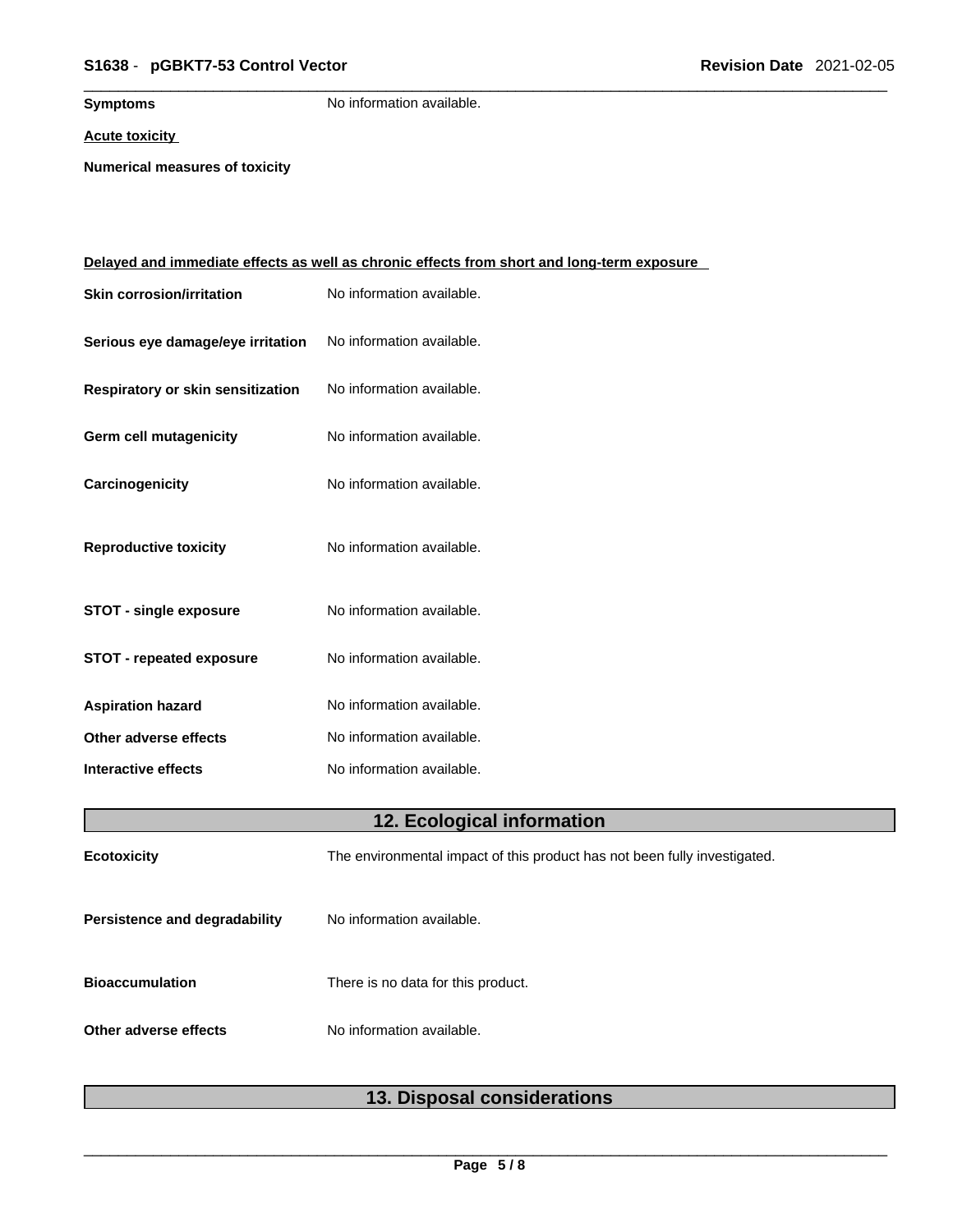### **Waste treatment methods**

| Waste from residues/unused | Dispose of in accordance with local regulations. Dispose of waste in accordance with |
|----------------------------|--------------------------------------------------------------------------------------|
| products                   | environmental legislation.                                                           |
| Contaminated packaging     | Do not reuse empty containers.                                                       |

### **14. Transport information**

|             | 1 F<br><b>Dogulator</b> |
|-------------|-------------------------|
| <b>ADN</b>  | Not regulated           |
| <b>ADR</b>  | Not regulated           |
| <b>RID</b>  | Not regulated           |
| <b>IMDG</b> | Not regulated           |
| <b>IATA</b> | Not regulated           |
| ICAO (air)  | Not regulated           |
| <b>MEX</b>  | Not regulated           |
| <b>TDG</b>  | Not regulated           |
| <b>DOT</b>  | Not regulated           |

### **15. Regulatory information**

### **International Inventories**

### **TSCA** -.

\*Contact supplier for details. One or more substances in this product are either not listed on the US TSCA inventory, listed on the confidential US TSCA inventory or are otherwise exempted from inventory listing requirements

| <b>DSL/NDSL</b>      |   |
|----------------------|---|
| <b>EINECS/ELINCS</b> |   |
| <b>ENCS</b>          |   |
| <b>IECSC</b>         | ٠ |
| KECL                 |   |
| <b>PICCS</b>         |   |
| <b>AICS</b>          |   |
|                      |   |

 **Legend:** 

 **TSCA** - United States Toxic Substances Control Act Section 8(b) Inventory

 **DSL/NDSL** - Canadian Domestic Substances List/Non-Domestic Substances List

 **EINECS/ELINCS** - European Inventory of Existing Chemical Substances/European List of Notified Chemical Substances

 **ENCS** - Japan Existing and New Chemical Substances

 **IECSC** - China Inventory of Existing Chemical Substances

 **KECL** - Korean Existing and Evaluated Chemical Substances

 **PICCS** - Philippines Inventory of Chemicals and Chemical Substances

 **AICS** - Australian Inventory of Chemical Substances

### **US Federal Regulations**

### **SARA 313**

Section 313 of Title III of the Superfund Amendments and Reauthorization Act of 1986 (SARA). This product does not contain any chemicals which are subject to the reporting requirements of the Act and Title 40 of the Code of Federal Regulations, Part 372.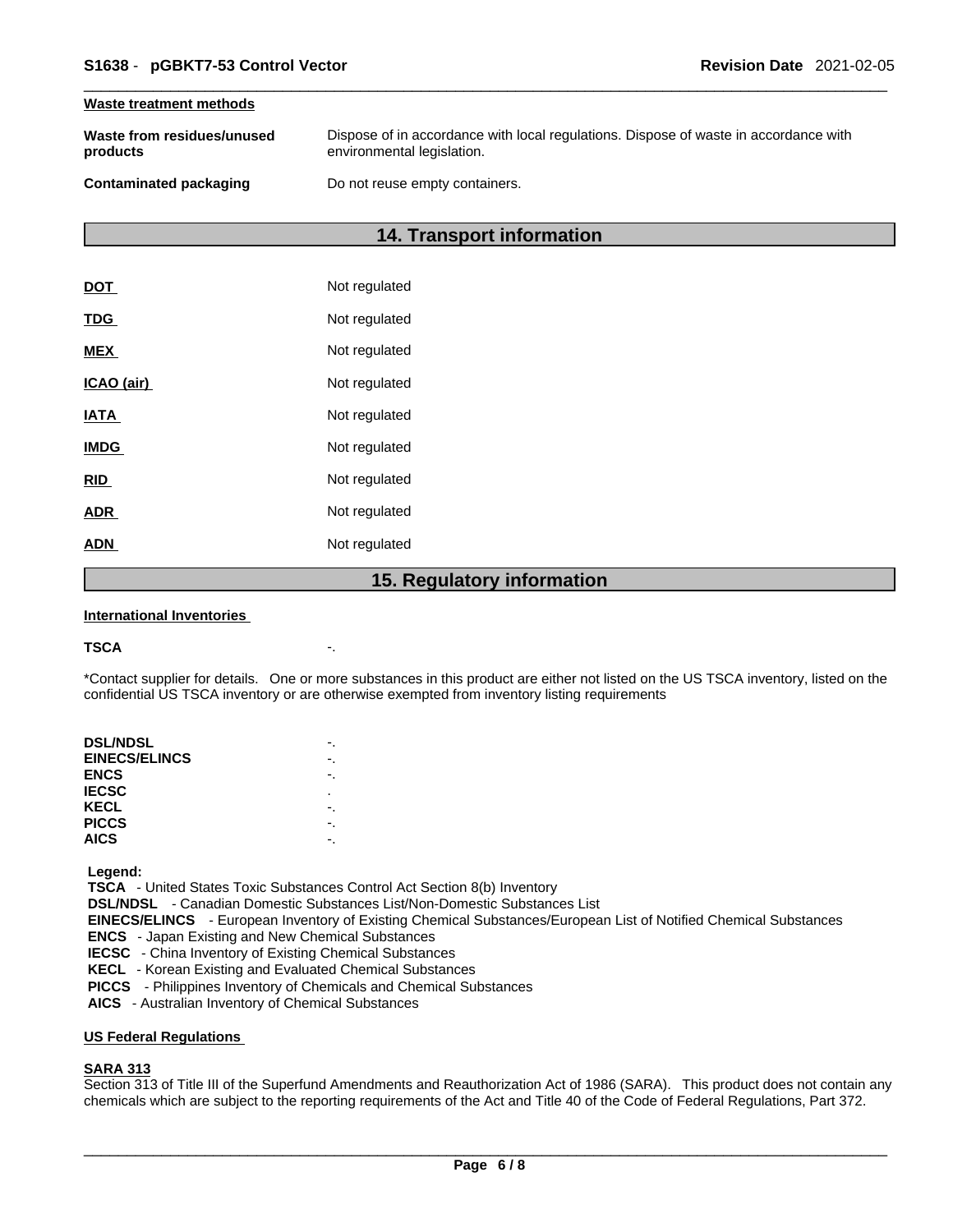### **SARA 311/312 Hazard Categories**

Should this product meet EPCRA 311/312 Tier reporting criteria at 40 CFR 370, refer to Section 2 of this SDS for appropriate classifications.

### **CWA (Clean WaterAct)**

This product does not contain any substances regulated as pollutants pursuant to the Clean Water Act (40 CFR 122.21 and 40 CFR 122.42).

### **CERCLA**

This material, as supplied, does not contain any substances regulated as hazardous substances under the Comprehensive Environmental Response Compensation and Liability Act (CERCLA) (40 CFR 302) or the Superfund Amendments and Reauthorization Act (SARA) (40 CFR 355). There may be specific reporting requirements at the local, regional, or state level pertaining to releases of this material.

### **US State Regulations**

### **California Proposition 65**

This product does not contain any Proposition 65 chemicals.

### **U.S. State Right-to-Know Regulations**

This product does not contain any substances regulated under applicable state right-to-know regulations

### **U.S. EPA Label Information**

### **EPA Pesticide Registration Number** Not applicable

| <b>16. Other information</b>                                                      |                                                                                                                                                                                                                                                                                                                                                                                                                                                                                                                                                                                                                                                                                                                                                                                                                                                                                                                                                                                                                                                                                                                                                                                                                                                                    |                                         |      |                                            |  |                                            |  |  |
|-----------------------------------------------------------------------------------|--------------------------------------------------------------------------------------------------------------------------------------------------------------------------------------------------------------------------------------------------------------------------------------------------------------------------------------------------------------------------------------------------------------------------------------------------------------------------------------------------------------------------------------------------------------------------------------------------------------------------------------------------------------------------------------------------------------------------------------------------------------------------------------------------------------------------------------------------------------------------------------------------------------------------------------------------------------------------------------------------------------------------------------------------------------------------------------------------------------------------------------------------------------------------------------------------------------------------------------------------------------------|-----------------------------------------|------|--------------------------------------------|--|--------------------------------------------|--|--|
| <b>NFPA</b><br>HMIS                                                               | Health hazards 0<br>Health hazards 0                                                                                                                                                                                                                                                                                                                                                                                                                                                                                                                                                                                                                                                                                                                                                                                                                                                                                                                                                                                                                                                                                                                                                                                                                               | <b>Flammability 0</b><br>Flammability 0 |      | <b>Instability</b> 0<br>Physical hazards 0 |  | Special hazards -<br>Personal protection X |  |  |
|                                                                                   | Key or legend to abbreviations and acronyms used in the safety data sheet                                                                                                                                                                                                                                                                                                                                                                                                                                                                                                                                                                                                                                                                                                                                                                                                                                                                                                                                                                                                                                                                                                                                                                                          |                                         |      |                                            |  |                                            |  |  |
|                                                                                   | Legend Section 8: EXPOSURE CONTROLS/PERSONAL PROTECTION                                                                                                                                                                                                                                                                                                                                                                                                                                                                                                                                                                                                                                                                                                                                                                                                                                                                                                                                                                                                                                                                                                                                                                                                            |                                         |      |                                            |  |                                            |  |  |
| TWA                                                                               | Time weighted average                                                                                                                                                                                                                                                                                                                                                                                                                                                                                                                                                                                                                                                                                                                                                                                                                                                                                                                                                                                                                                                                                                                                                                                                                                              |                                         | STEL | Short term exposure limit                  |  |                                            |  |  |
| Ceiling                                                                           | Maximum limit value                                                                                                                                                                                                                                                                                                                                                                                                                                                                                                                                                                                                                                                                                                                                                                                                                                                                                                                                                                                                                                                                                                                                                                                                                                                |                                         |      | Skin designation                           |  |                                            |  |  |
| Food Research Journal<br>Hazardous Substance Database<br>Japan GHS Classification | Key literature references and sources for data used to compile the SDS<br>Agency for Toxic Substances and Disease Registry (ATSDR)<br>U.S. Environmental Protection Agency ChemView Database<br>European Food Safety Authority (EFSA)<br>EPA (Environmental Protection Agency)<br>Acute Exposure Guideline Level(s) (AEGL(s))<br>U.S. Environmental Protection Agency Federal Insecticide, Fungicide, and Rodenticide Act<br>U.S. Environmental Protection Agency High Production Volume Chemicals<br>International Uniform Chemical Information Database (IUCLID)<br>Australia National Industrial Chemicals Notification and Assessment Scheme (NICNAS)<br>NIOSH (National Institute for Occupational Safety and Health)<br>National Library of Medicine's ChemID Plus (NLM CIP)<br>National Library of Medicine's PubMed database (NLM PUBMED)<br>National Toxicology Program (NTP)<br>New Zealand's Chemical Classification and Information Database (CCID)<br>Organization for Economic Co-operation and Development Environment, Health, and Safety Publications<br>Organization for Economic Co-operation and Development High Production Volume Chemicals Program<br>Organization for Economic Co-operation and Development Screening Information Data Set |                                         |      |                                            |  |                                            |  |  |